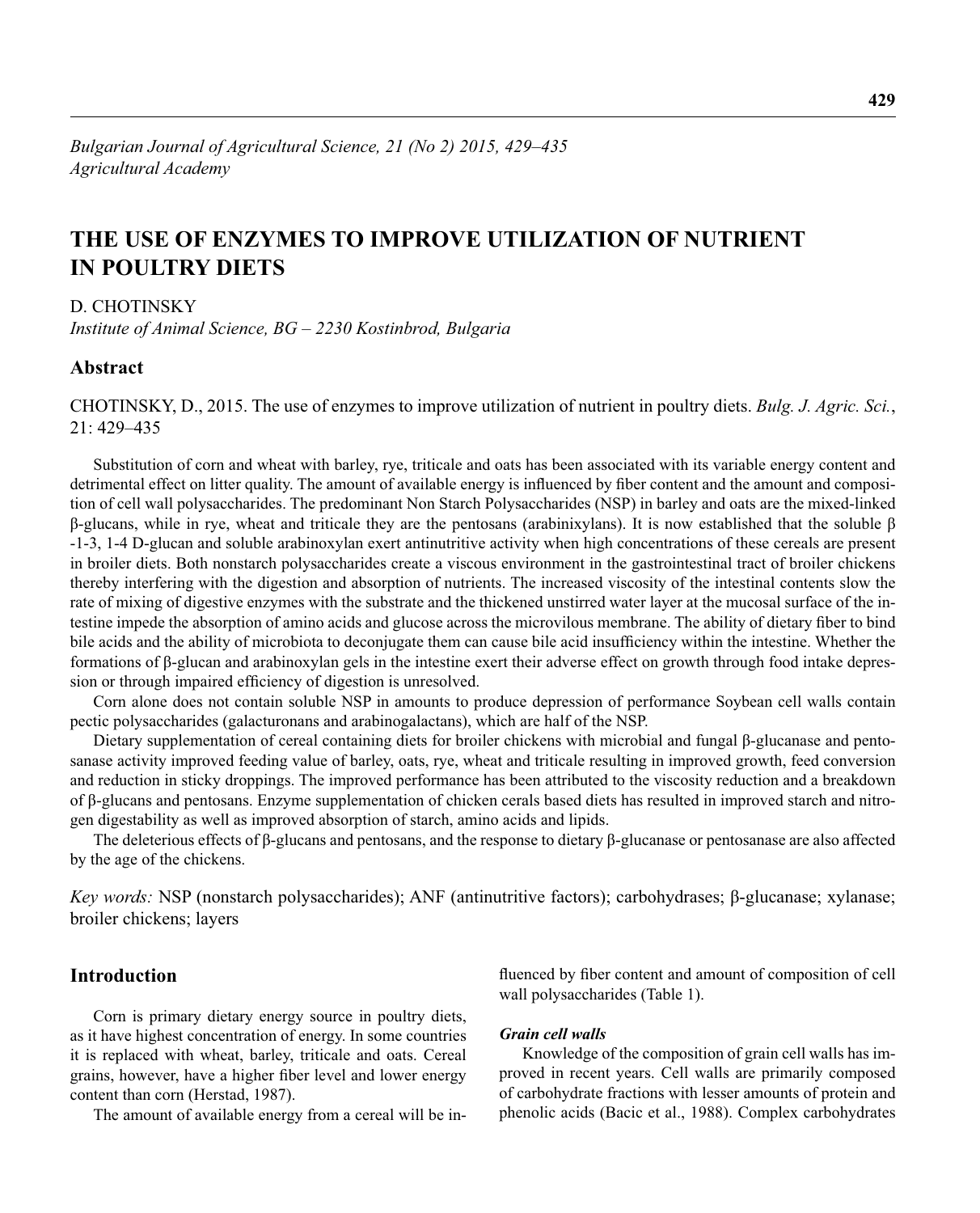| $\sim$          | $\checkmark$ | $\overline{ }$<br>$\overline{\phantom{a}}$ |           |      |        |
|-----------------|--------------|--------------------------------------------|-----------|------|--------|
| Components      | Spring wheat | Rye                                        | Triticale | Oats | Barley |
| Dietary fiber   | 10.6         | 12.8                                       | 10.3      | 29.6 | 17.2   |
| Arabinose       | 2.1          | 2.6                                        | 2.4       | 1.5  | 2.2    |
| Xylose          | 3.3          | 4.5                                        | 3.6       | 5.4  | 4.5    |
| Mannose         | 0.3          | 0.6                                        | 0.5       | 0.3  | 0.5    |
| Galactose       | 0.5          | 0.6                                        | 0.5       | 0.7  | 0.4    |
| Glucose         | 3.1          | 3.9                                        | 2.9       | 12.2 | 7.9    |
| Uronic acid     | 0.4          | 0.8                                        | 0.4       | 1.1  | 0.5    |
| Klason lignin   | 0.9          | 1.7                                        | 1.2       | 8.4  | 1.2    |
| $\beta$ -glucan | 0.8          | 1.3                                        | 0.5       | 3.2  | 3.8    |

| Table 1 |  |                                                        |  |  |
|---------|--|--------------------------------------------------------|--|--|
|         |  | Dietary fiber and dietary components (% of dry matter) |  |  |

(From Hesselman, 1989)

are loosely termed nonstarch polysaccharides (NSP). The predominant nonstarch polysaccharides in barley and oats are the mixed-linked  $β$ -glucans, while in wheat, rye and triticale they are the arabinoxylans (pentosans) (Henry, 1987; Annison and Choct, 1991). The mixed–linked (1-3) (1-4) β-glucans occurs together with arabinoxylans and mannose containing polysaccharides in cereal cell walls.

 $\bullet$  β-glucans

β-glucan is a polymer of glucose with a β-1,4-linked backbone and β-1,3 side linkage – HPLC of lichenase fragments and 13C-NMR of the β-glucans both indicate that there is a small difference between the structures of the mixedlinked β-glucans from barley and oats (Wood et al., 1991). Both soluble and insoluble β-glucan fractions are similar in chemical structure and the solubility relates to the degree of association of glucan with insoluble cell wall fractions.

• Arabinoxylans (pentosans)

Arabinoxylans consist of a backbone of β-1,4-linked xylopyranosyl residues with terminal 1,2 and 1,3 arabinofuranosyl substitutions.

Rye contains a high level of a arabinoxylans. Some wheats have a low apparent metabolisable energy when included in poultry diets. The pentosans of wheat also have antinutritive activities in broiler diets and are probably the cause of the low ME (Choct and Annison, 1990). The pentosans of wheat are similar to those of rye consisting of a (1-4)-β-xylan chain with arabinose substituted at the 02 and 03 positions of the xylose.

#### *Nutritional effects of nonstarch polysaccharides*

Common properties of the different nonstarch polysaccharides are their resistance to digestive enzymes and tendency to create a viscous environment in the intestine (Choct and Annison, 1992; Choct et al., 1996). The watersoluble nonstarch polysaccharides are usually the most viscouse.

To date most studies have investigated the anti-nutritive activities of the nonstarch polysaccharides from barley and rye. They depressed growth of broiler chickens, create a viscous environment in the gastrointestinal tract of chickens, resulting in a reduced nutrient utilization and excretion of sticky droppings and cases wet litter conditions (Hesselman and Aman, 1986; Salih et al., 1990; Teitge et al., 1991). Such effects are pronounced in young birds, while older birds are more tolerant to these polysaccharides (Choct and Annison, 1992; Chesson, 2001).

The increase in digesta viscosity is considered to be a major factor influencing the nutritional value of cereal greens (barley, wheat, triticale, rye). The water soluble nonstarch polysaccharides occurring in barley, rye, wheat, oats and triticale are believed responsible for the reduction of growth performance and decreased digestability of starch, protein and lipids in broiler chickens and pigs (Fengler and Marquardt, 1988; Choct and Annison, 1992; Mateo et al., 2008 ).

The exact effects of viscosity has a not been established but possible mechanisms include reduced rates of diffusion of endogenous enzymes and nutritional substrates. When the viscosity of a solution increased, decreases the rate of nutrient diffusion (Fengler and Marquardt, 1988). In broiler barley diets reduced ileal starch, protein and lipids digestabilities to varying degrees. The digestability of fat was most affected than the others (Martinez et al., 1992; Wang et al., 1992). It was suggested that the low lipid digestability in broiler chickens fed diets with a high content of nonstarch polysaccharides may be due to bacterial overgrowth in the small intestine and subsequent excessive deconjugation of bile acids, which reduce their efficacy in solubilizing lipids (Salih et al., 1991; Smith et al., 1998; Langhout, 1999). In broiler chickens ileal starch and protein digestabilities were lower in those fed barley than in those fed corn. Viscosity seemed to delay the absorption of starch in the small intestine, though starch was almost completely digested at the ter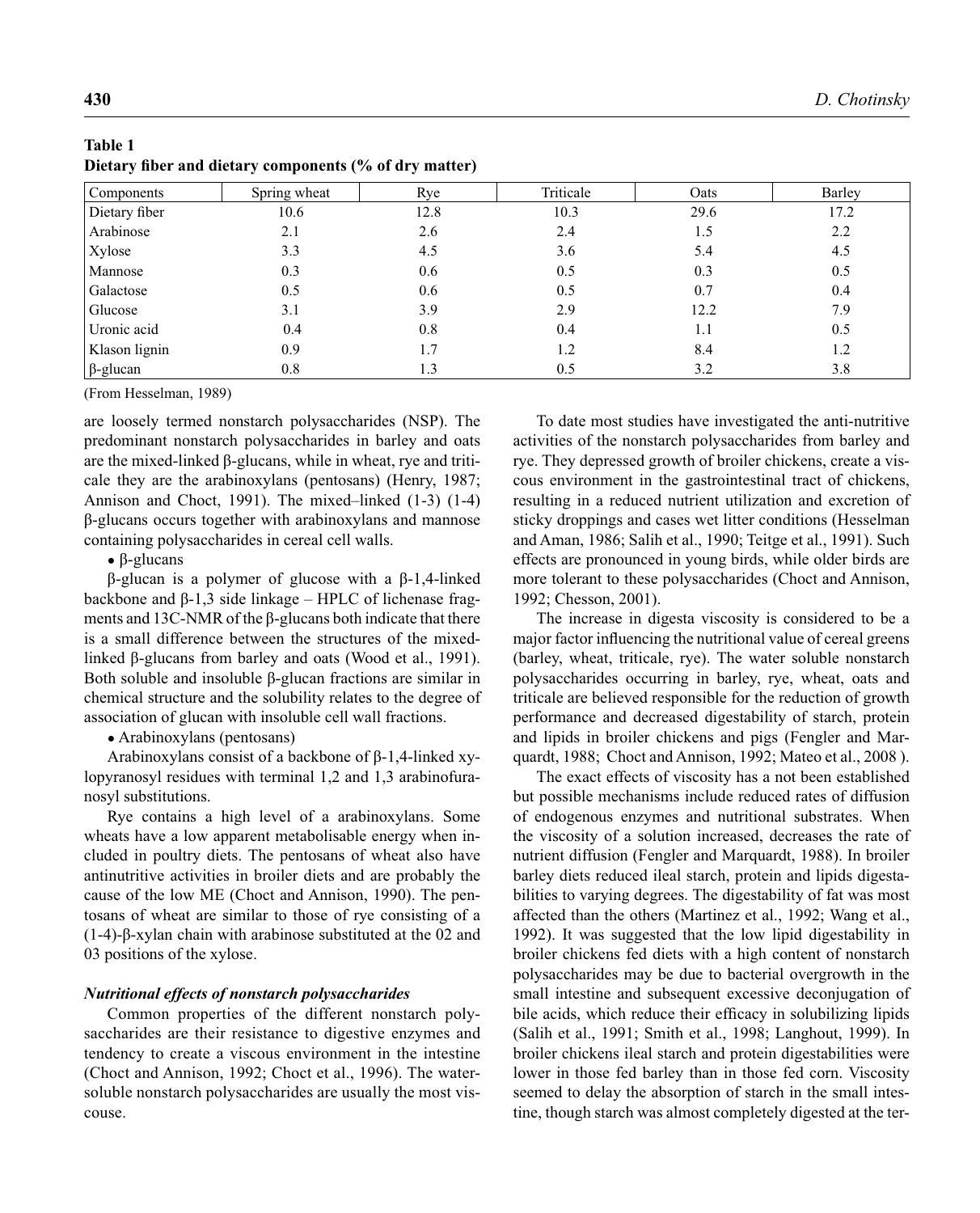minal ileum and cecum (Hesselman and Aman, 1986; Rotter et al., 1990). Feeding barley has been shown to reduce feed passage time in chickens (Salih et al., 1991).

The presence of viscous materials in the stomach and intestine slowed gastric emptying and small intestinal transit (Meyer and Doty, 1988; Smulikowska et al., 2002). The formation of a viscous solution in the intestine impedes the mixing of the gut contents and consequently influences absorption of nutrients (Hesselman and Aman, 1986; Salih et al., 1991; Van der Klis et al., 1993). Nonstarch polysaccharides can increase the depth of the unstirred water layer adjacent to the epithelial lining of the small intestine, which is considered to be a rate limiting step in the absorption (Johnson and Gee, 1981; Chesson, 2001). The unstirred layer at the mucosal surface of intestine reduces the contact between the feed and digestive enzymes and slows the uptake in the gut of released sugars, amino acids and lipids (Bedford, 1995). These polymers slow the absorption of glucose *in vitro* and *in vivo*  (Elsenhans et al., 1980; Johnson and Gee, 1981; Flourie et al., 1984). The thickness of unstirred layers is affected by the viscosity of the intestinal contents and it seems reasonable that increase in the viscosity of the digesta will slow down the migration of nutrients and decrease their accumulation in the intestine. The dietary nonstarch polysaccharides inhibit nutrient absorption in broiler chickens not only by raising the viscosity of the digesta, but also by enhancing bacterial fermentation.

It is well known that some dietary fibers have cholesterol lowering effect, guar gum; pectin and barley have repeatedly been shown to reduce plasma cholesterol concentration (Martinez et al., 1992; Wang et al., 1992). Increased viscosity of intestinal contents reduced cholesterol concentration in hamsters fed hydroxypropyl methylcellulose with varying viscosity (Gallaher et al., 1993; Carr et al., 1996).

There are several hypotheses explaining the cholesterol lowering effect of fibers. One of them explained that nonstarch polysaccharides cause a depressed fat emulsification or micelle formation by reduced mucosal uptake of lipids and by increased amount of unabsorbed endogenous fat in the chime (Smits and Annison, 1996). The hypocholesterolemic effect of dietary water-soluble fibers such as guar gum, pectin and psyllium has been well documented (Anderson et al., 1990). Many water-soluble fibers from a viscous matrix within the small intestine could interfere with bile acid and cholesterol absorption (Eastwood and Morris, 1992). Several investigators have reported increased bile acid excretion by dietary fibers and have attributed their findings to either direct binding of bile acids or entrapment of bile acids within the viscous medium (Vahouny et al., 1980; Vahouny and Cassidy, 1985). Consequently, impaired reabsorption of bile acids by water-soluble fibers results in increased hepatic bile acid synthesis (Matheson and Story, 1994).

#### *Corn-soybean diets*

Corn has cellular endosperm and a cell wall composition similar to that of wheat. In corn present highly branched arabinoxylans, mixed linked glucan and a small amount of cellulose.

Soybean cell walls contain pectic polysaccharides (galacturonans and arabinogalacans). The energy in leguminosae, however, is stored in the form of oil or oligosaccharides. Their nonstarch polysaccharides composition is quite different, with high viscosity.

Sunflower meal is rich in protein, but also has a high content of crude fiber and could be used at a dose of up to 7% without adverse effect of growing turkeys (Juskiewicz et al., 2010).

Enzyme preparation applied to a diet caused a tendency towards lower ileal viscosity and decrease in caecal total volatile fatty acids concentration.

Enzymes are also used to improve the nutritive value of corn and its byproducts, soybean meal and sunflower meal. There are enzyme products available for corn based diets which contains glucanase, amylase, xylanase, lipase, protease, pectinase, mannanse and galactosidase. It was suggested that about 30% of the undigested fraction can be digested by enzyme supplementation (Cowieson, 2010). Supplementing the corn/soy diet with  $\alpha$ -galactosidase and α-mannanase gives significant improvements in growth rate, feed conversion, energy and ileal amino acid digestability in broiler chickens, layers and turkeys (Ghesquiere, 2004). The efficacy of feed enzymes declines as the nutritional value of the control diet improves (Cowieson, 2010).

#### *Enzyme sources and substrate hydrolysis*

The β-glucans and arabinoxylans in the cell wall are resistant to digestive enzymes of animal including poultry. They protect starch and protein from digestion in the small intestine (Hesselman and Aman, 1986). Enzymes capable of hydrolyzing grain cell walls in particular β-glucans and arabinoxylans are found in a wide range of microbial sources. Dietary enzymes are primarily derived from bacterial and fungal sources including *Baccilus amyloliquefaciens*, *B. subtilis*, and *Trichoderma viride*.

Enzyme activities necessary for hydrolysis of β-glucan and arabinoxylan are shown in Table 2.

Arabinoxylan hydrolysis is primarily accomplished by endo-1,4-β-xylanase activity which cleaves (1,4) linkages of the xylan backbone.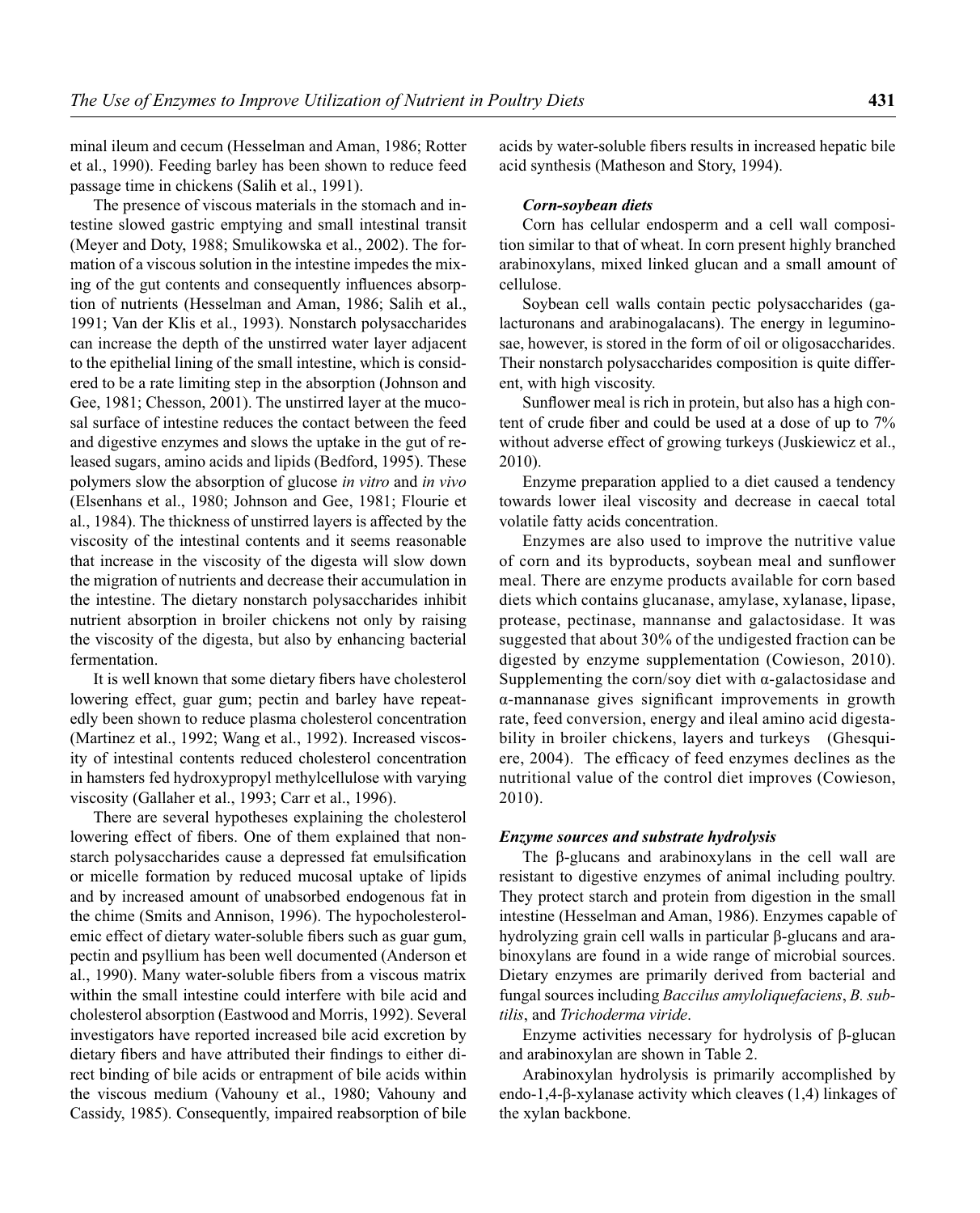## **Table 2**

**Primary enzyme activity required for hydrolysis of cereal cell wall β-glucan and arabinoxylan**

| Enzyme                                          |  |
|-------------------------------------------------|--|
| $1. \beta$ -glucans                             |  |
| Endo-1,3 : 1,4- $\beta$ -glucanase (EC 3.2.173) |  |
| Endo-1,4- $\beta$ -glucanase (EC 3.2.1.4)       |  |
| $\beta$ -glucosidase (EC 3.2.1.21)              |  |
| β-glucan solubiase                              |  |
| 2. Arabinoxylans                                |  |
| Endo-1,4- $\beta$ -xylanase (EC 3.2.1.8)        |  |
| $\beta$ -xylosidase (3.2.3.37)                  |  |
| $\beta$ -L-arabinofuranosidase (EC 3.2.1.55)    |  |

 β-glucan destruction has primarily been accomplished by the use of enzyme sources containing endo-β-glucanase activity.

#### *Methods of enzyme supplementation*

 Enzymes are produce in various forms for supplementation in poultry diets. They can be used as powder, granules and liquids. Some enzymes are thermolabile and processing at high temperatures may reduce their activity (Silversides and Bedford, 1999).May used several methods to mix enzymes with dietary ingredients in poultry diets:

● Enzyme powders are added to premix before their mixing with ingredients;

• Enzyme powders and granules are mixed with ingredients;

• Enzymes can be used as liquids after pelleting;

● Enzymes as liquids are mixed with other ingredients or added to the drinking water.

These enzymes cause a partial depolymerization of the nonstarch polysaccharides which reduce their anti-nutritive activity (Bedford et al., 1991; Choct and Annison, 1992; Francesch et al., 1994; Mombaerts and Gaethofs, 2004). Enzyme sources with β-glucanase and pentosanase activity significantly improved feeding value of barley, rye, oats and wheat (Friesen et al., 1991; Choct et al., 1995; Danicke et al., 1997). They increased the nutritional value of cereal ingredients, resulting in improved growth, feed efficiency and reduction of sticky droppings (Hesselman and Aman, 1986; Choct and Annison, 1990; Chotinsky et al., 1994; Anjum and Chaudhry, 2010). Enzyme supplementation had a beneficial effect on weight gain and feed intake but not on eggs production, initial egg weight, average egg weight, egg specific gravity, Haugh unit score and mortality (Brenes et al., 1993). Enzymes hydrolyze the β-glucans and pentosans into smaller polymers in the alimentary tract and reduce the viscosity of the intestinal contents (White et al., 1983; Choct et al., 1995). The effects of enzymes on intestinal viscosity can be seen in laying hens also (Almirall et al., 1995; Chotinsky et al., 1995).

Enzyme supplementation improved overall CP digestability by 2.9%, but this improvement was not equal for all amino acids. The digestabilities of lysine, methionine and arginine were not improved significantly by enzyme supplementation, but that of valine was improved by 2.3% and that of triptophan by 3.0% (Zanella et al., 1999). Olofs et al. (1999) found significantly improvements in starch, fat and protein digestabilities in hen fed on enzyme supplemented wheat and barley based diets. In recent studies it has been shown that the effect of enzyme addition to wheat and rye based diets on performance and digestibility is considerably influenced by the fat sourced used (Langhout et al., 1997; Danicke et al., 1999).

The results of other digestibility test show that the use of enzymes in corn soybean based feed ration significantly increases metabolizing energy 65 kcal/kg for broilers and turkeys (Ziggers, 2006). An experiment with layers fed cornbased diets demonstrated a significant reduction of feed consumption resulting in decrease of feed conversion by 5.8%. Kaczmarek et al. (2009) reported that hominy diets had a lower AME value. Enzyme addition improved the apparent digestibility of all nutrients except crude fat. The natural combination of enzymes on average improved AME 65 kcal/ kg for broiler chickens and layers fed on corn and soybean meal diets, 85 kcal/kg for wheat-based diets, 140 kcal/kg for barley-based diet and 65 kcal/kg for pig diets (Liu and Gaert, 2003).

Combination of xylanase and phytase improved nutrient digestibility and retention in broilers fed wheat based diets (Wu et al., 2004). Others also reported the impact of xylanase and phytase on the performance of broiler chickens (Olukosi et al., 2007, 2008). Supplementation of xylanase and phytase in wheat based diets improved growth performance and whole body accretion of minerals and protein and the improvement of protein accretion is an indication of improvement in nutrient utilization resulting from phytase use (Olukosi and Adeola, 2008). Combination of carbohydrases and protease improved bone mineralization of broiler chicks receiving wheat-based diet (Zyla et al., 1999a,b).

Gruzauskas et al. (2007) showed that a combination of enzymes and organic acids improved body weight of broiler chickens and feed conversion. The beneficial effects of organic acids on the performance were noticed by Jozefiak et al. (2007). Modeva et al. (2004) established that the XTRACT supplementation upon the diet in which the corn has been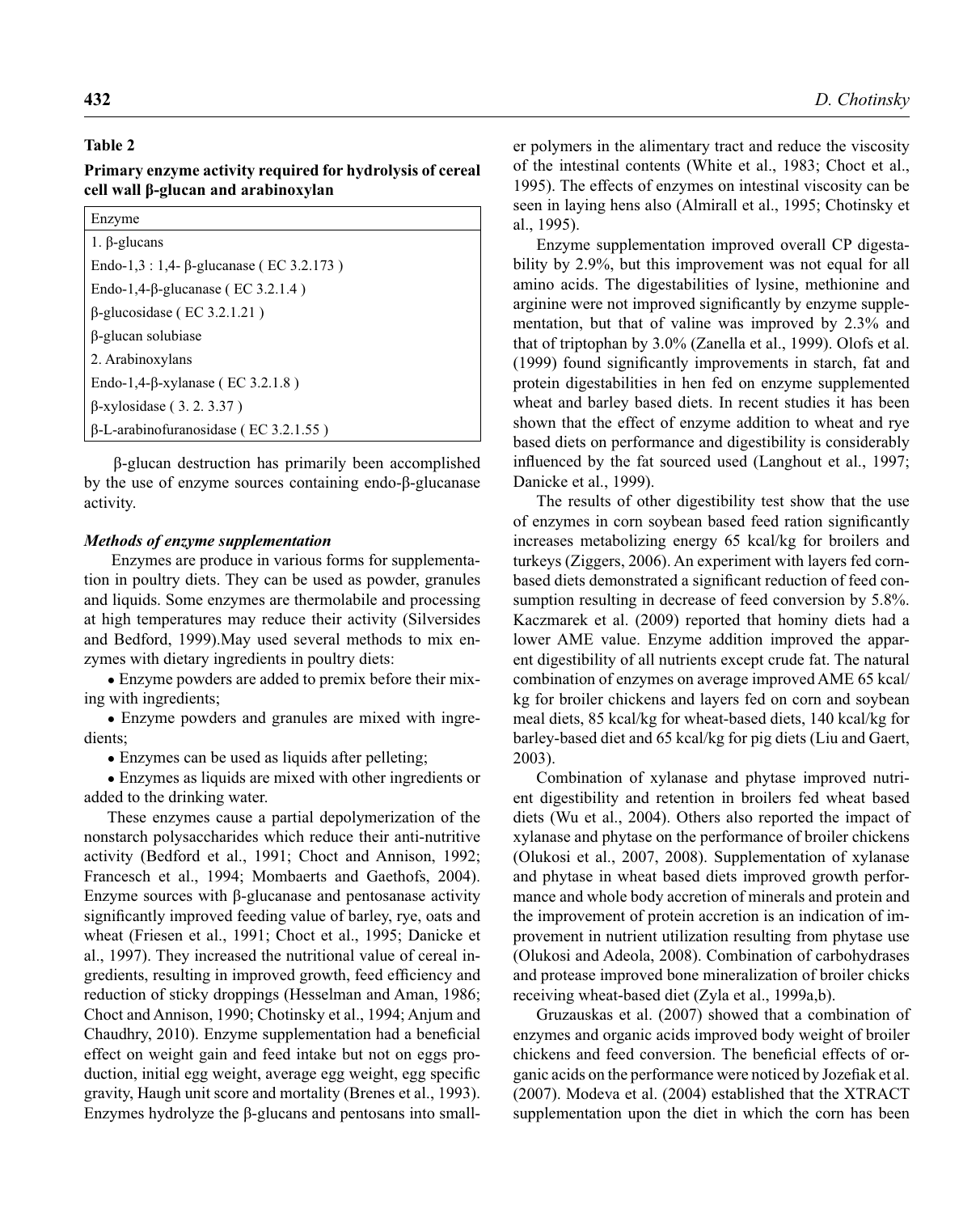replaced by oats as energetic source and 0.1% β-glucanase increased protein retention and decreased fat retention in the chicken carcasses after XTRACT supplementation.

The supplementation of enzymes in the diets of broiler chickens enhances meat production. Sarvestani et al. (2006) observed increases in the weight of breast, thigh, heart, liver and abdominal fat in broiler chickens fed 0.75 kg/ton Biozyme in a pellet diet. Breast meat yield also increased when Versazyme supplement in the diets of broiler chickens (Wang et al., 2006).

Enzyme supplementation of broiler chickens barley, wheat, rye and corn based diets has resulted in improved starch and nitrogen digestibility, as well as improved absorption of starch, fat and amino acids (Oloffs et al., 1999; Bedford, 2000; Zigers, 2006; Serena et al., 2009).

## **Conclusion**

Enzyme supplementation of poultry feed has evolved in recent years from a trail to more precisely targeted science based on the increase in knowledge of the antinutritional components of feedstuffs employed. The most common application and the most thoroughly documented is the use of β-glucanase preparation in barley containing poultry diets. More recently pentosanases for wheat, rye, and triticale–based diets have also found some application. Enzyme preparations for corn/soybean diets contain a variety of NSP enzymes usually blended with protease and other activities. Further advances in the understanding of the structure of endosperm cell walls and of the rate of release and composition of cell wall components in the digestive tract will allow identification of the remaining obstacles to nutrient utilization.

### **References**

- **Acamovic, T.**, 2001. Commercial application of enzyme technology for poultry production. *World´l Poul. Sci. J.*, **57**: 251–263.
- **Almirall, M., M. Francesch, A. Perez-Vendrell and J. Brufau**, 1995. The differences in intestinal viscosity produced by barley and beta glucanase alter digesta enzyme activities and ileal nutrient digestabilities more in broiler chicks than in cocks. Journal of Nutrition, **125**: 947–955.
- **Anderson, J., D. Deakins, T. Floore, B. Smith and S. Whitis**, 1990 . Dietary fiber and coronary heart disease. Crit. Rev. Food *Sci. Nutr.*, **29**: 95–147.
- **Annison, G.**, 1990. Polysaccharide composition of Australian wheat and the digestability of their starch in broiler chicken diets. *Austr. J. Exper. Agric.*, **30**: 183–186.
- **Annison, G. and M. Choct**, 1991. Anti-nutritive activities of cereal nonstarch polysaccharides in broiler diets and strategies minimizing their effects. *World´s Poul.Sci.J.*, **47**: 232–242.
- **Bacic, A., P. Harris and B. Stone**, 1988. Biochemistry of Plants. In: J. Preis (Ed), *Academic Press*, New York., pp. 297–371.
- **Bedford, M., H. Classen and G. Cambell**, 1991. The effect of pelleting, salt and pentosanase on the viscosity of intestinal contents and the performance of broilers fed rye. *Poultry Scince*, **70**: 89–103.
- **Bedford, M. and H. Classen**, 1992. Reduction of intestinal viscosity through manipulation of dietary rye and pentosanase concentration is effected through changes in the carbohydrate composition of the intestinal aqueous phase and results in improved growth rate and food conversion efficiency of broiler chicks. *J. Nutrition*, 122: 560–569.
- **Bedford, M.**, 1995. Mechanism of action and potential environmental benefits for the use of feed enzymes. Anim. Feed Sci. *Techn.*, **53**: 145–155.
- **Bedford, M. and H. Schulze**, 1998. Exogenous enzymes for pig and poultry. *Nutr. Res. Rew.*, **11**: 91–114.
- **Bedford, M.**, 2000. Exogenous enzymes in monogastric nutrition – their current value and future benefi ts. *Ann. Feed Sci. Techn.*, **86**: 1–13.
- **Bedford, M.**, 2001. Enzymes, antibiotics and the intestinal microfl ora. *Feed Mix.*, **9**: 32–34.
- **Brenes, A., W. Guenter, R. Marquardt and B. Rotter**, 1993. Effect of β-glucanase/pentosanase enzyme supplementation on the performance of chickens and laying hens fed wheat, barley, naked oats and rye diets. *Can. J. Anim. Sci.*, **73**: 941–951.
- **Carr, T., D. Gallaher, C. Yang and C. Hassel**, 1996. Increased intestinal contents viscosity reduces cholesterol absorption efficiency in hamsters fed hydroxypropyl methylcellulose. *J. Nutrition*, **126**: 1463–1469.
- **Chesson, A.**, 2001. Nonstarch polysaccharide degrading enzymes in poultry diets: influence of ingredients on the selection of activities. *World´l Poul. Sci. J.*, **57**: 252–263.
- **Choct, M. and G. Annison**, 1990. The anti-nutritive activity of wheat pentosans in broiler diets. *Br. Poul. Sci.*, 31: 811–821.
- **Choct, M. and G. Annison**, 1992. The inhibition of nutrient digestion by wheat pentosans. *Br. J. Nutrition*, **67**: 123–132.
- **Choct, M. and G. Annison**, 1992. Anti-nutritive effect of wheat pentosans in broiler chickens: roles of viscosity and gut microflora. *Br. Poul. Sci.*, **33**: 821–834.
- **Choct, M., R. Huges, R. Trimble, K. Angkanaporn and G. Annison**, 1995. Nonstarch-polysaccharide – degrading enzymes increase the performance of broiler chickens fed wheat of low apparent metabolizable energy. *J. Nutrition*, **125**: 485–492.
- **Choct, M., R. Huges, J. Wang, M. Bedford, A. Morgan and G. Annison**, 1996. Increased small intestinal fermentation in partly responcible for the anti-nutritive activity of non starch polysaccharides in chickens. *Br. Poul. Sci.*, **37**: 609–621.
- **Choct, M.**, 2006. Enzymes for feed industry. Past, present and future. *World´l Poul. Sci. J.*, **62**: 5–15.
- **Chotinsky, D., Ch. Stanchev and St. Alexandrov**, 1994. Effect of β-glucanase addition for partial or full substitution of maize by barley in the mixes for chickens broilers. *Anim. Sci.*, **22** (7–8): 111–115.
- Chotinsky, D., Kao Van, Y. Profirov, G. Tsoneva and S. Che**lingirova**, 1995. Effect of adding a multi-enzyme preparation to combined forage for layer hens in their second phase of egg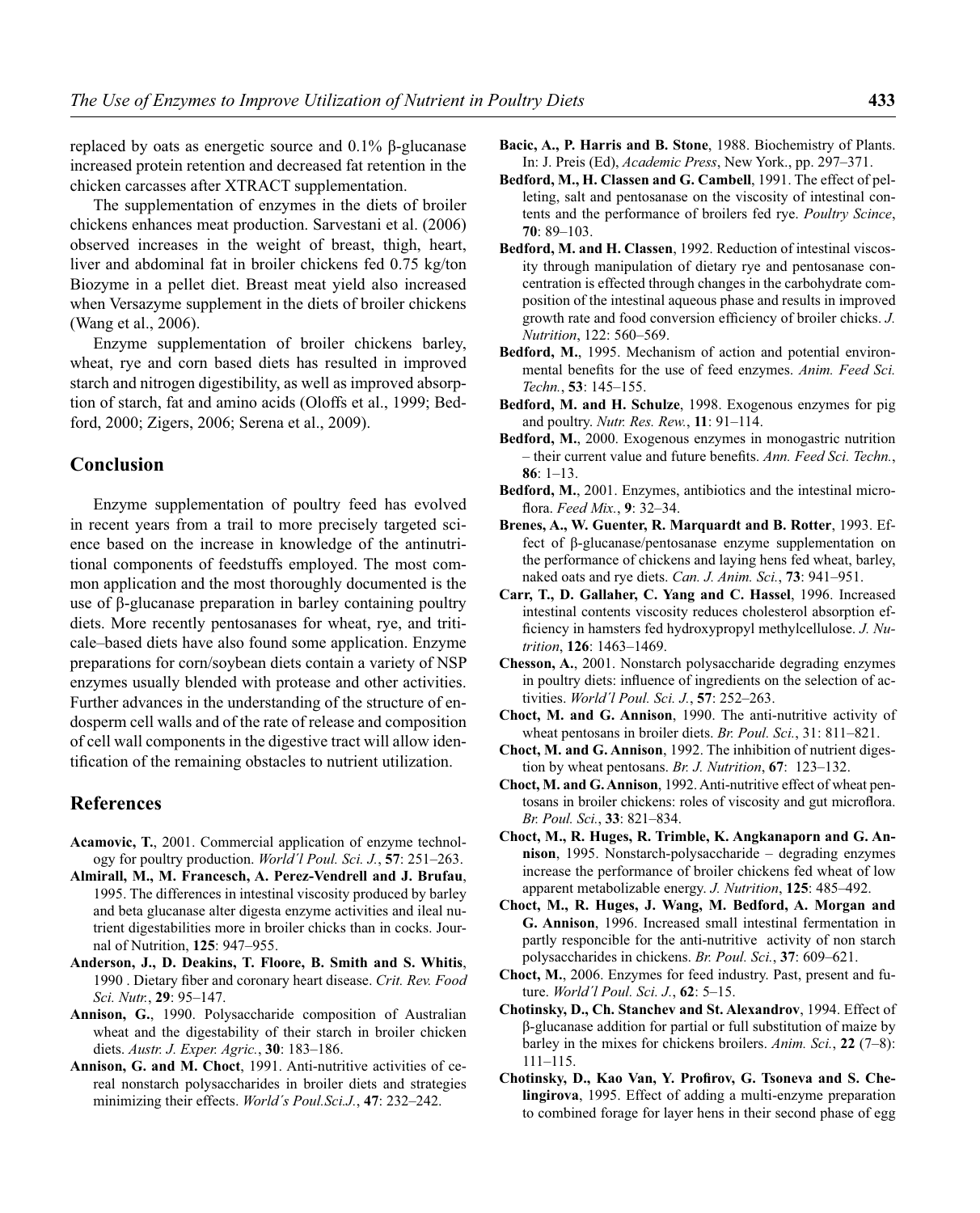laying. *Agricultural Science and Production*, **33** (2–3): 38–41.

- **Cowieson, A.**, 2005. Factors that affect the nutritional value of maize for broilers. *Anim. Feed Sci. Techn.*, **119**: 293–305.
- **Cowieson, A. and M. Bedford**, 2009. The effect of phytase and carbohydrase on ileal amino acid digestability in monogastric diets: complimentary mode of action. *World´Poul. Sci J.*, **65**: 609–624.
- **Cowieson, A.**, 2010. Strategic selection of exogenous enzymes for corn/soy based poultry diets. *J. Poul. Sci.*, **47**: 1–7.
- **Danicke, S., O. Simon, H. Jeroch and M. Bedford**, 1997. Interactions between dietary fat type and xylanase supplementation when rye based diets are fed to broiler chickens. 2. Performance, nutrient digestability and the fat-soluble vitamin status of livers. *Br. Poul. Sci.*, **38**: 546–556.
- **Danicke, S., H. Jeroch, O. Simon and M. Bedford**, 1999. Interaction between dietary fat type and exogenous enzyme supplementation of broiler diets based on maize, wheat, triticale or barley. *J. Anim. Feed Sci.*, **8**: 467–483.
- **Eastood, M. and M. Moris**, 1992. Physical properties of dietary fiber that influence physiological function : a model for polymers along the gastrointestinal tract. *Amer. J. Clin. Nutr.*, **55**: 436–442.
- **Elsenhans, B., U. Sufke, R. Blume and W. Caspary**, 1980. The influence of carbohydrate gelling agents on rat intestinal transport of monosaccharides and neutral amino acids in vitro. *Clin. Sci. (Lond.)*, **59**: 373–380.
- **Fabianska, M., D. Gruszecka, I. Koisierradzka, A. Mieczkowska and S. Smulikowska**, 2007. Effect of feed enzymes on nutritive value of hybrid triticale x kernels for broilers. *J. Anim. Feed Sci.*, **16**: 225–231.
- **Fengler, A. and R. Marquardt**, 1988. Water soluble pentosans from rye: II. Effects on rate of dialysis and on the retension of nutrients by the chick. *Cereal Chem.*, 65: 298–302.
- **Flourie, B., N. Vidon, C. Florent and J. Bemier**, 1984. Effect of pectin on jejunal glucose absorption and unstirred layer thickness in normal man. *Gut*, **25**: 936–941.
- **Francesch, M., A. Perez-Vendrell, E. Esteve-garcia and J. Brufau**, 1994. Effects of cultivar, pelleting and enzyme addition on nutritive value of barley in poultry diets. *Br. Poul. Sci.*, **35**: 259–272.
- **Friesen, O., W. Guenter, B. Rotter and R. Marquardt**, 1991. The effects of enzyme supplementation on nutritive value of rye grain (*Secale cereale*) for the young broiler chick. *Poultry Science*, **70**: 2501–2508.
- **Gallaher, D., C. Hasse and K. Lee**, 1993. Relationship between viscosity of hydroxypropyl methylcellulose and plasma cholesterol in hamsters. *J. Nutrition*, **123**: 1732–1738.
- **Ghesquiere, H.**, 2004. Enzymes bring the best out of legumes. *Feed Mix*, **12**: 32–34.
- **Gruzauskas, R., A. Receiviciute-Strupelienne, V. Sayte, A. Semaskairte, A. Miezeliene, G. Alencikiene, V. Tevelis and A. Gimbutas**, 2007. Effect of enzymes, arganic acid mixtures and prebiotics on productivity of broiler chickens and sensory attributes of meat. *Veterinarija ir Zootechnika*, **37**: 13–19.
- **Henry, R.**, 1987. Pentosan and 1-3, 1-4 beta glucan concentrations in endosperm and whole grain of wheat, barley, oats and rye. *J. Cereal Chem*., **6**: 253–258.
- Herstad, O., 1987. Cereal with higher fiber content (barley, oats, milliet). In: H. Vogt (Ed), Proceedings of the 6<sup>th</sup> European Symposium on Poultry Nutrition, *Worlds Poultry Science Association*, Konigsluter, pp. 15–25.
- **Hesselman, K. and P. Aman**, 1986. The effect of β-glucanase on the utilization of starch and nitrogen by broiler chickens fed on barley of low or high viscosity. *Anim. Feed Sci. Techn*, **15**: 83–93.
- **Hesselman, K., 1989.** Proc. of the 7<sup>th</sup> European Symposium on Poultry Nutrition. Lioret de Mar Girona, Spain, pp. 31–48.
- **Johnson, I. and J. Gee**, 1981. Effect of gel-forming gums on the intestinal unstirred layer and sugar transport *in vitro*. *Gut*, **22**: 398–403.
- Jozefiak, D., A. Rutkowski, B. Jensen and R. Enghberg, 2007. Effect of dietary inclusion of triticale, rye and wheat and xylanase supplementation on growth performance of broiler chickens and fermentation in the gastrointestinal tract. *Animal Feed Sci. Techn.*, **32**: 79–93.
- **Juskiewicz, J., J. Jankowska, A. Lecewicz, B. Slominski and Z. Zdunczyk**, 2010. Effect of diets with different contents of sunflower meal without or with exogenous enzymes supplementation on gastrointestinal tract response of growing turkeys. *J. Anim. Feed Sci.*, **19**: 468–483.
- Kaczmarek, S., M. Bochenek, D. Jozefiak and A. Rutkowski, 2009. Effect of enzyme supplementation of diets based on maize or hominy feed on performance and nutrient digestability in broilers. *J. Animal Feed Sci.*, **18**: 113–123.
- **Langhout, D., J. Schute, C. Geerse, A. Kies, J. De Jong and M. Verstegen**, 1997. Effects on chicks performance and nutrient digestability of an endo-xylanase added to a wheat and ryebased diet in relation to fat source. *Br. Poul. Sci.*, **38**: 557–563.
- **Langhout, D.**, 1999. The role of intestinal flora as affected by NSP in broilers. In: Proceedings of the  $12<sup>th</sup>$  European Symposium on Poultry Nutrition, Veldhoven, The Netherlands, pp. 203–212.
- **Liu, Y. and P. Geraert**, 2003. Versatility takes enzymes beyond simple blending. *Feed Tech*, **7–8**: 25–27.
- **Martinez, V., R. Newman and C. Newman**, 1992. Barley diets with different fat sources have hypocholesterolemic effect in chicks. *J. Nutrition*, **122**: 1070–1076.
- **Mateo, R., S. Hwang, D. Ryu and P. Chu**, 2008. Multi-enzymes can maximize swine diet nutrients. *Feed International*, January/February, pp. 24–26.
- **Matheson, H. and H. Story**, 1994. Dietary psyllium hydrocolloid and pectin increase bile acid pool size and change bile acid composition in rats. *J. Nutrition*, 124: 1161–1165.
- **Mayer, J. and J. Doty**, 1988. GI transit and absorption of solid food: multiple effects of guar guar. *Amer. J. Clin. Nutr.*, **48**: 267–273.
- **Modeva, T., M. Ignatova, E. Toncheva, D. Chotinsky and Y. Profirov**, 2004. Effect of XTRACT on the membrane digestion of nutrients in the small intestine of broiler, chickens. In: Proceedings of the conference 10<sup>th</sup> Years Veterinary faculty at Forestry University, Sofia, Bulgaria, pp. 83–89.
- **Mombaerts, R. and B. Gaethofs**, 2004. Bacterial endoxylanase: the all round feed enzyme, *Feed Tech*., **8**: 15–17.
- **Olofs, K., H. Jeroch and F. Schoner**, 1999. The efficiency of non